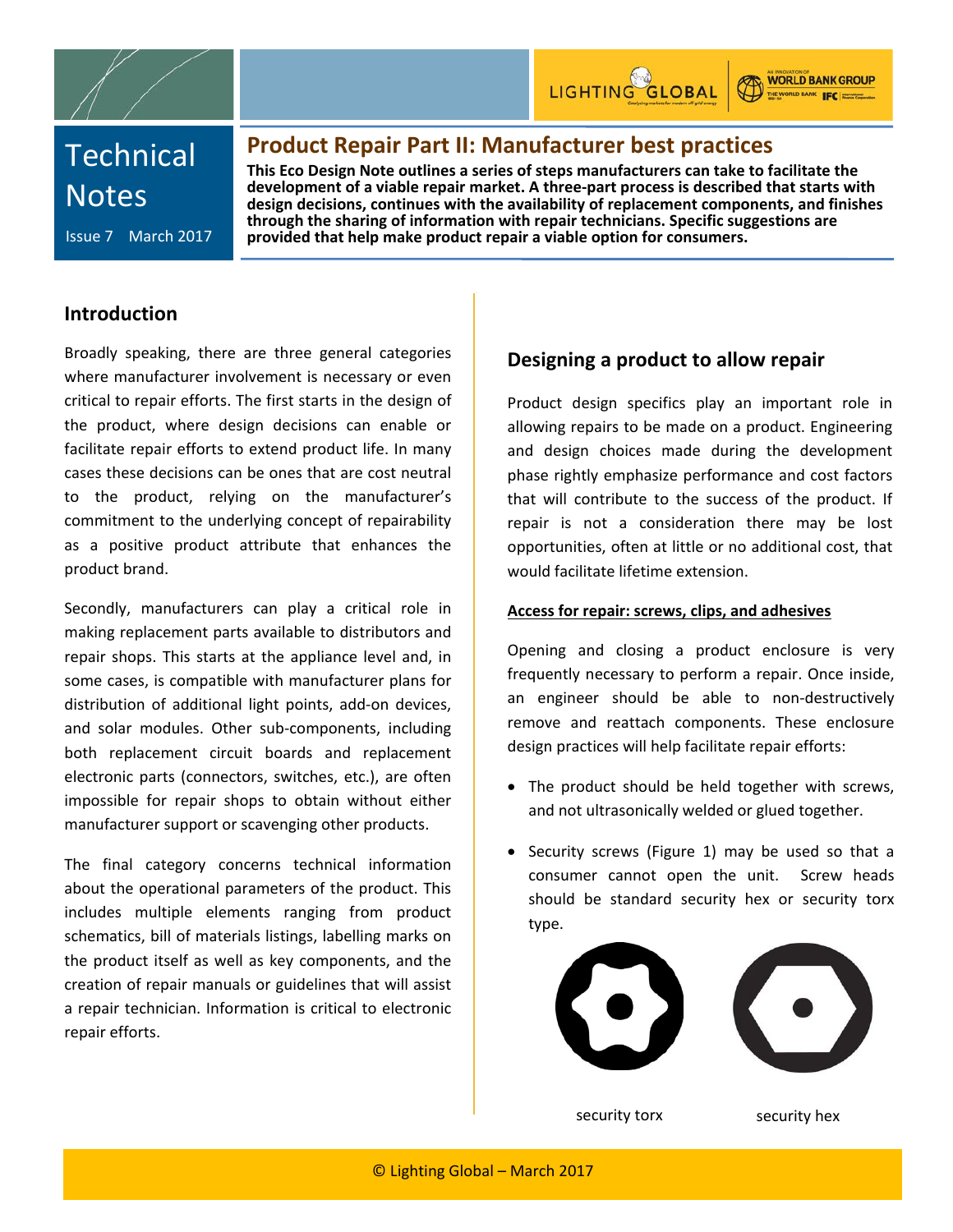# **Product Repair Part II: Manufacturer best practices Issue 7 March 2017**

Figure 1. Security screws for renewable energy products

- Security screws should not be at the bottom of a deep narrow hole, such that a universal hex screwdriver cannot reach them.
- Screws should be of one sort. If this is not possible, they should be obviously different, so that during reassembly it is easy to put the correct screw in each location.
- Where other screws are accessible on the outer casing of the unit, cover fixing screws can be indicated with a special symbol, eg  $\rightarrow$  or  $\cdot$ .
- One-time (single use) fixing clips should not be used. *(Replacing cable ties is acceptable but not ideal.)*
- Repairable or replaceable components must not be potted in epoxy.
- If components are glued or taped in place, it must be possible to break the bond to remove a broken part, without damaging the product *(For example: the glass in front of a display should not be so tightly bonded to the display that replacing a broken glass breaks the display as well; removal of a battery bonded to a case or a circuit board should not damage the case or the circuit board).*

#### **Port and circuit board labels included on the product**

Labels on connector ports (printed on the outside of the enclosure) and circuit board silkscreen labels (Figure 2) are common and can be used in conjunction with electronic schematics and repair manuals to identify appropriate test points. These labels can serve as key identifiers when conveying schematic and other functional product information to a repair technician and are indispensable when performing electrical diagnostics.



Figure 2. circuit board silkscreen labels

# **Repair procedures and replacement components**

Repair procedures for renewable energy products can vary from simple replacement (as with batteries) to more complex procedures requiring a skilled technician (replacing a component on a circuit board) (Table 1). Most require access to replacement parts, and often these parts are unique to the product family.

The availability of components can make the difference between success and failure when a product repair is attempted. Access to distribution channels and delivery services are restricted in many off-grid communities and getting the right parts can be impossible without a working system in place that both stocks common parts and provides a way to replenish repair supplies.

The first repair components available for a particular product model are often scavenged from other broken units. This can help establish a repair market early on but is ultimately unsustainable, as the most common broken parts become scarce. As the renewable energy product sector grows, however, there are new incentives to strengthen supply chains and distribution channels for repair components, and new market opportunities open up for dedicated repair service providers.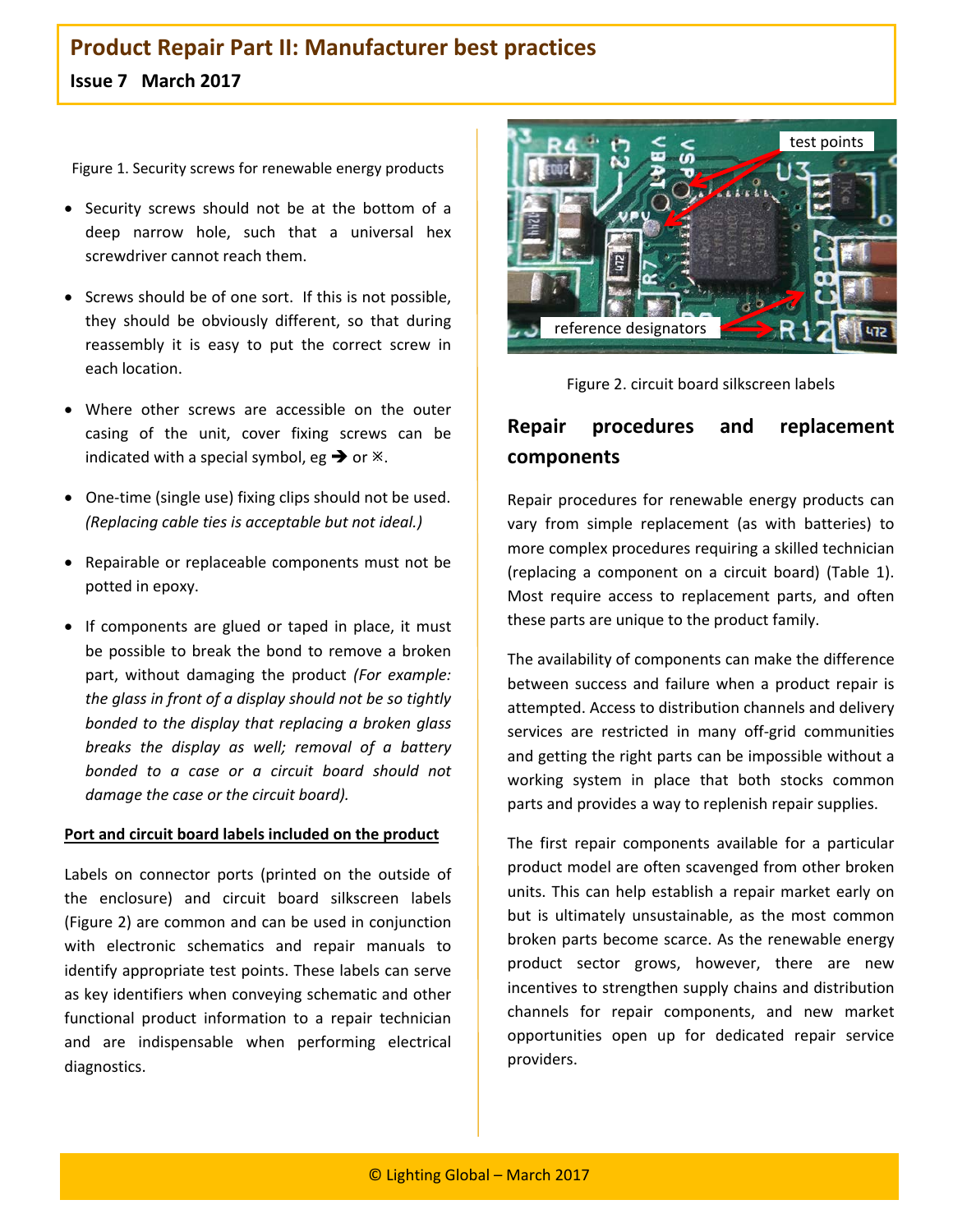**Issue 7 March 2017**

#### **Appliances**

Light points, information products (radios, TVs), tools, and other product accessories are available for some systems as add-on appliances. In some respects, these can be considered repair components and the distribution channels for them can be a model for the distribution of components inside product enclosures.

### **Solar modules**

Solar module failures can occur inside the panel encapsulation, in the junction box, or in the cord. A failure inside the panel will require its replacement. This may be simply a matter of finding a compatible module but may often also involve the re-use of an existing cable and junction box. Failures in the junction box or cord are caused from corrosion or physical stress which leads to a broken conductor. These failures can be diagnosed quickly and repair becomes dependent on the skill of the technician, the ability to access the location of the break, and the availability of a replacement cord or plug that is compatible with the system.

Given the prevalence of DC barrel plugs for PV module cables, many repair attempts will be made with PV modules from different manufacturers and different

power ratings. As the growth of the sector proceeds, more working modules will accumulate in off-grid communities and these will be deployed across product brands. The result is a mismatch between module and battery/charger that may lead to damage of the system electronics or overcharging of the battery. In extreme cases this could lead to safety issues of battery overheating and fire.

Manufacturers can help prevent these mismatches by properly labelling their solar modules and input/output ports. They can include specific instructions with their products warning consumers and repair technicians of the risks involved in using modules and appliances from other brands or model numbers. Solar module ratings should include power ratings (the maximum power of the module), open circuit voltage (Voc), and short circuit current (Isc). Input/output ports should be clearly labelled to identify the different PV module, appliance, and phone charger ports and ideally would also include nominal voltage and maximum current ratings.

# **Batteries**

Table 1. Failure mechanisms and repair options

| Component     | Cause of malfunction                                                                 | <b>Repair options</b>                                                                                                                                                                                    |  |
|---------------|--------------------------------------------------------------------------------------|----------------------------------------------------------------------------------------------------------------------------------------------------------------------------------------------------------|--|
| solar module  | Broken connection inside module,<br>inside junction box, or cable<br>damage.         | Cables can be repaired by removing damaged sections or<br>splicing in a new cable. Repairs inside the junction box can<br>only be performed if the box is not permanently sealed and/or<br>encapsulated. |  |
| battery       | Battery end of life or internal<br>malfunction                                       | Replace battery with a compatible new unit. Polarity and<br>connector must match existing OR old connector can be<br>salvaged for new battery.                                                           |  |
| circuit board | Broken electronic component,<br>broken connector, broken circuit<br>trace, corrosion | Trace damage/corrosion can be identified by visual inspection.<br>Circuit traces can be repaired by a skilled technician. Circuit<br>boards can be replaced by non-skilled technicians.                  |  |
| appliances    | Varies according to appliance<br>type                                                | Replace appliance or diagnose and repair.                                                                                                                                                                |  |
| connectors    | Damaged pin, corroded pin,<br>damaged circuit board connection                       | Connector replacement requires circuit board rework, access<br>to replacement part, and skilled technician.                                                                                              |  |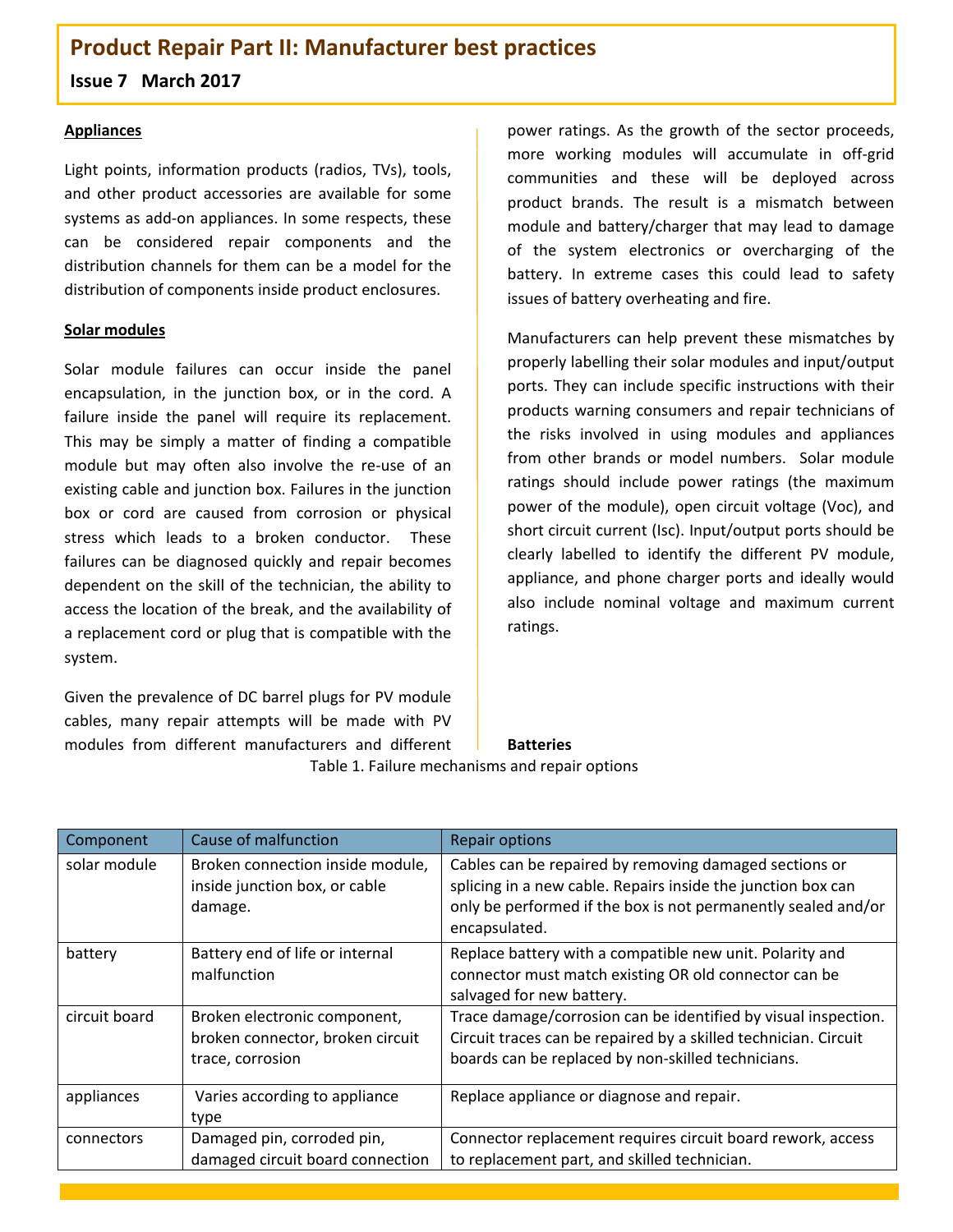### **Issue 7 March 2017**

The availability of replacement batteries for renewable energy products will become an increasingly important issue as the market grows. Battery replacement is typically one of the first repair items considered by a technician, and under the right circumstances can be one of the easiest repairs. As battery quality improves and manufacturers gain experience with proper battery management techniques, battery repairs may become lower in frequency in relation to other repair types. However, the battery is ultimately a consumable component and at some point will need to be replaced for the product to continue its useful service life.

#### **Circuit boards**

Replacing a circuit board within an enclosure is an easy, quick repair operation that can be performed with a minimal degree of training. Identifying the circuit board as the malfunctioning component is the primary technical challenge to this repair. The actual replacement is usually just a matter of removing screws and transferring the battery and other connectors from the old board to the new.

Having access to a replacement circuit board becomes the main technical hurdle for this type of repair. Given this access, however, the repair can cover many different failure modes including failed solder joints, broken connectors, and corroded circuit traces and component pins. Circuit boards could be sealed in electrostatic discharge (ESD) bags with desicants for storage, and ready for use when needed.

#### **Connectors**

Connectors are another common failure mode of electronic devices, particularly those used for appliances, PV modules, and phone chargers because of the regular plugging and unplugging of these devices. These repetitive physical stresses can break solder joints where headers and jacks connect to circuit boards, bend crimps and pins, and break wires inside plugs at the strain relief where the cable joins to the

overmold connector plug. Water tends to enter the enclosure through the connector ports where it can be trapped in and around the connector component, resulting in corrosive failure of the connector pins, solder joints, or wire crimps.

Replacing the plug on an appliance or PV module cord requires a new (correctly sized) plug and a moderate level of soldering skill by the repair technician. Plugs are available with solder pins that can attach directly to cable conductors, or they can have overmold strain reliefs and a short length of cable that can be used to attach as a wire-to-wire connection.

**Coaxial power connectors**, also known as **DC barrel plugs**, are commonly used on product cables to connect appliances and solar modules to a central power unit. The *plugs* have an outer barrel and an inner sleeve that mates with a corresponding *jack (also referred to as a header or socket)*. The plug can be characterized by the dimensions of the outer barrel and inner sleeve (the inner sleeve of a barrel mates with a pin in the receptacle). IEC 60130-10 is one standard that defines size categories and ratings for different connectors (Table 2).

| Type | OD                 | ID                |
|------|--------------------|-------------------|
| Α    | 5.5 mm             | $2.1 \text{ mm}$  |
| Α    | 5.5 mm             | $2.5 \text{ mm}$  |
| B    | $6.0$ mm           | $2.1 \text{ mm}$  |
| R    | $6.0$ mm           | $2.5 \text{ mm}$  |
| C    | 3.8 mm             | $1.4 \text{ mm}$  |
| D    | $6.3 \, \text{mm}$ | $3.1 \text{ mm}$  |
| F    | $3.4 \text{ mm}$   | 1.3 <sub>mm</sub> |

Table 2. IEC 60130-10 designations

### **Product documentation**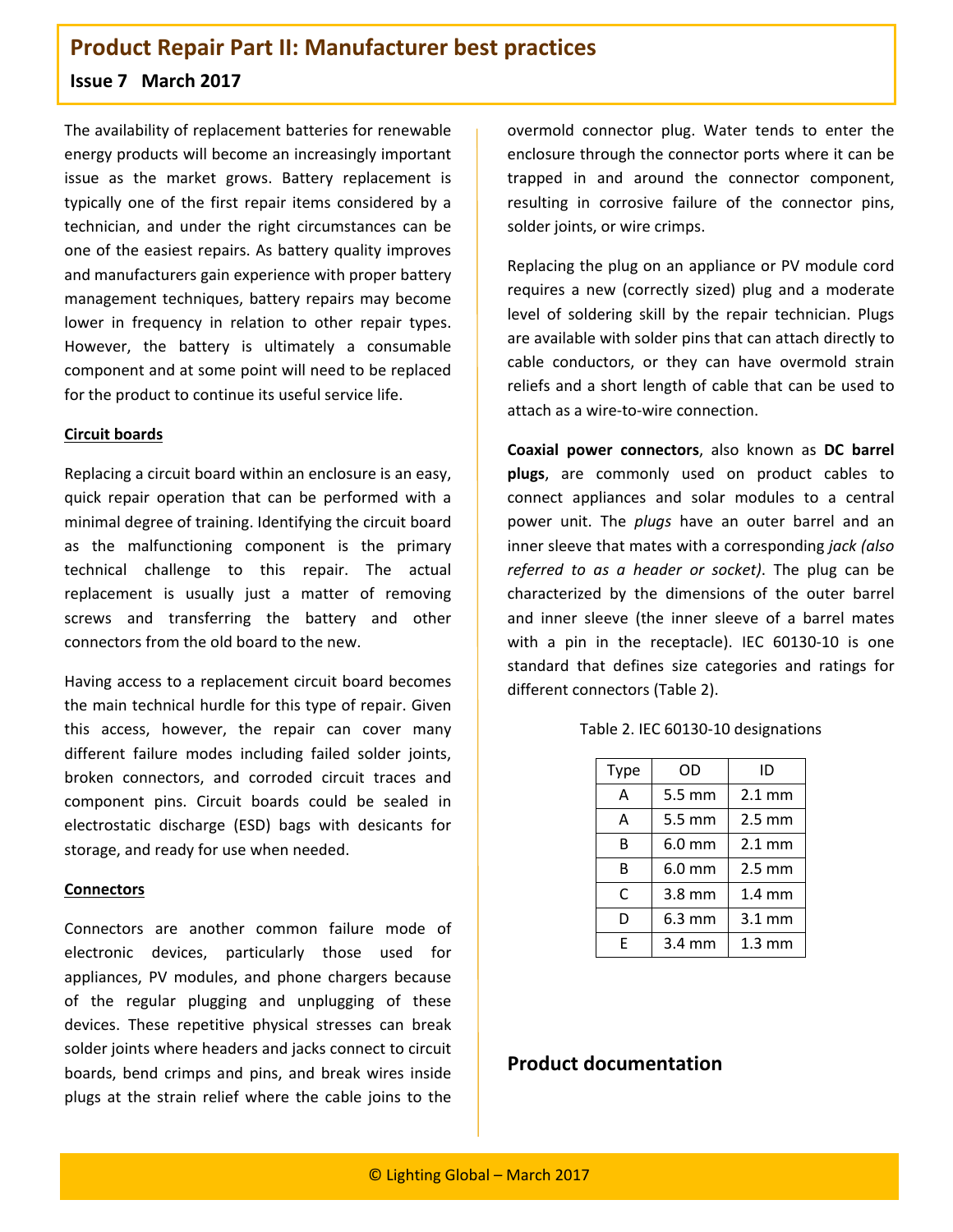### **Issue 7 March 2017**

Technical specifications are critical to a technician or engineer attempting an electronic repair, as well as to organizations involved in the training of repair service providers. On a basic level, system voltages and basic performance parameters can allow an engineer to identify improper performance and make a diagnosis of an underlying problem. More detailed information regarding specific component identification and system operation can allow for more involved repairs.

Manufacturers are often hesitant to reveal technical details about their products. Intellectual property and product forgery concerns may argue against publishing information that could be used to make it easier to copy a design. This necessitates, then, a balance between the information a manufacturer makes available and the information it retains. It should be realized, however, that a good deal of information is readily available from the product itself, and withholding this information from the repair community does not protect it from pirating. Providing it to the repair community, on the other hand, removes a key barrier to the development to a successful repair environment.

#### **Replacement parts list**

A listing of replacement parts, with corresponding size descriptors, would be very useful to a repair technician. This list could include battery type, voltage, and capacity, plug/connector sizes, screw sizes, and part numbers for circuit boards and other manufacturer specific components. Parts lists are similar, but less detailed, than a Bill of Materials (BOM) that a manufacturer uses when designing and manufacturing a product.

#### **Electronic schematics**

An electronic schematic is one of the most powerful tools a repair technician can have when servicing a product. The schematic allows for the most thorough analysis of system function. Without a detailed

schematic, many electronic repairs are very difficult or impossible to perform.

A repair schematic can be customized to show the most important system voltages and components without revealing detailed product functions that the manufacturer considers proprietary. Black box block diagrams (Figure 3) can be used in a schematic to conceal these details while still providing information on power supply (Vcc rail) voltages, PV and appliance input/output voltages, and other signal voltage levels. If components are labelled on the circuit board silkscreen, these reference designators can be used on the schematic. If they are not labelled, the manufacturer must provide photographic or other written documentation that can allow a technician to physically identify relevant circuit traces, component pins, or solder (test) points.





#### **Repair manuals**

Repair manuals and troubleshooting guides allow the manufacturer to control the information revealed about a product while still allowing for the most common types of repair. A typical repair manual lists diagnostic procedures, identifies test points, and provides repair instructions. Additional information can include product warranty details, manufacturer contact addresses, and component replacement instructions where applicable.